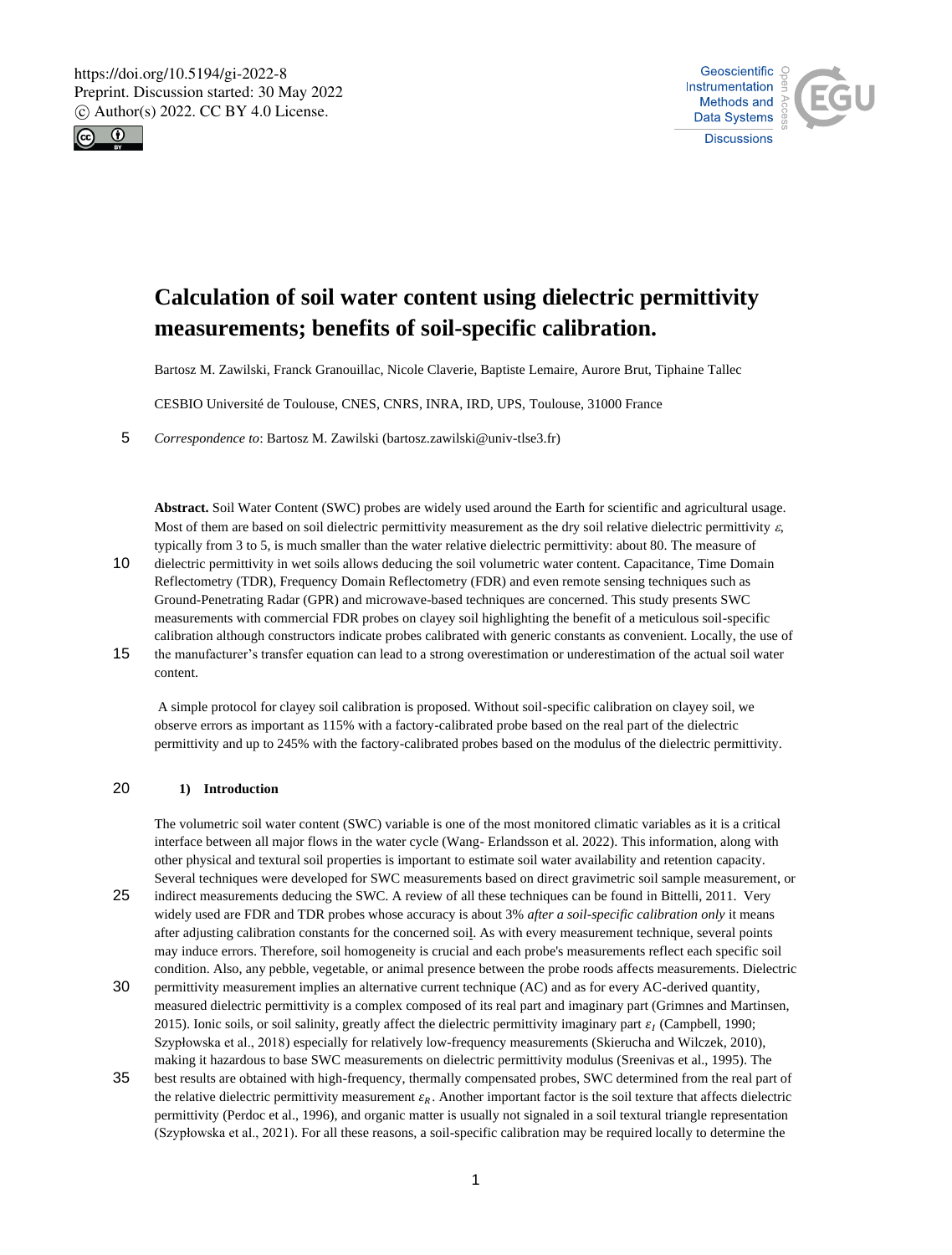



proper calibration of moisture versus dielectric permittivity constants even if the soil constitution is given as fairly 40 well convenient for the factory-calibrated probes.

#### **2) Capacitance-based volumetric soil water content measurements techniques.**

Because dry soil's relative dielectric permittivity is relatively small against the water one (Behari, 2005, Malmberg and Maryott, 1956), most used SWC probes are based on soil capacity measurements. From remote-sensing by

- 45 ground-penetrating radar (Davis and Annan, 1989) or microwave-based measurements (Hoekstra, A. Delaney 1974) to the soil buried sensors, they are all based on relative dielectric permittivity measurements. Two main techniques have gained widespread acceptance for soil water content measurements: FDR (Skierucha and Wilczek, 2010), and TDR (Ledieu, 1986). While there are some differences in these techniques, both are dependent on accurate soil capacitance against soil water content linking (Cihlor and Ulaby, 1974). In a TDR probe, an electric pulse of a high
- 50 frequency, up to 1GHz, is applied to the probe rods inserted into the soil. This pulse is traveling the rods and is reflected by the rod end. As the travel time depends on the dielectric soil permittivity, measuring travel time allows us to deduce the soil dielectric permittivity. Using some frequency range and not a unique frequency helps to affine precision and discard the salinity influence. An FDR probe is measuring the soil capacity to store an electric charge directly related to the soil dielectric permittivity. A maximum resonant frequency in the electrical circuit including 55 the soil between the probe's roods is determined and related to the water content.

As a first approximation, a linear relationship between the squared real part of the relative dielectric permittivity and the water content may be used.

$$
\sqrt{(\varepsilon_R)} = A\theta + B
$$

(1)

60 With *A* and *B* being constant depending on soil composition and soil texture.

And consequently, the volumetric soil moisture linearity with  $\sqrt{\xi_R}$ ).

$$
\theta = A_{S} \sqrt{(\varepsilon_{R}) + B_{S}}
$$

(2)

65 With  $A_s$  and  $B_s$  being a constant  $(A_s = I/A, B_s = -B/A)$ 

As we are using the FDR probes for SWC estimation in the clayey soils, we will present these soils as an example. For clayey soil, as it is an ionic soil, it is important to work with the real part of dielectric susceptibility instead of the norm of the dielectric permittivity to minimize the possible dielectric dispersion influence and resulting resistive

70 losses that mainly affect the imaginary part. Corresponding commercial probes are rare. Special attention to concerned scientific groups should be paid to choose the right probes for specific soils such as clayey soils.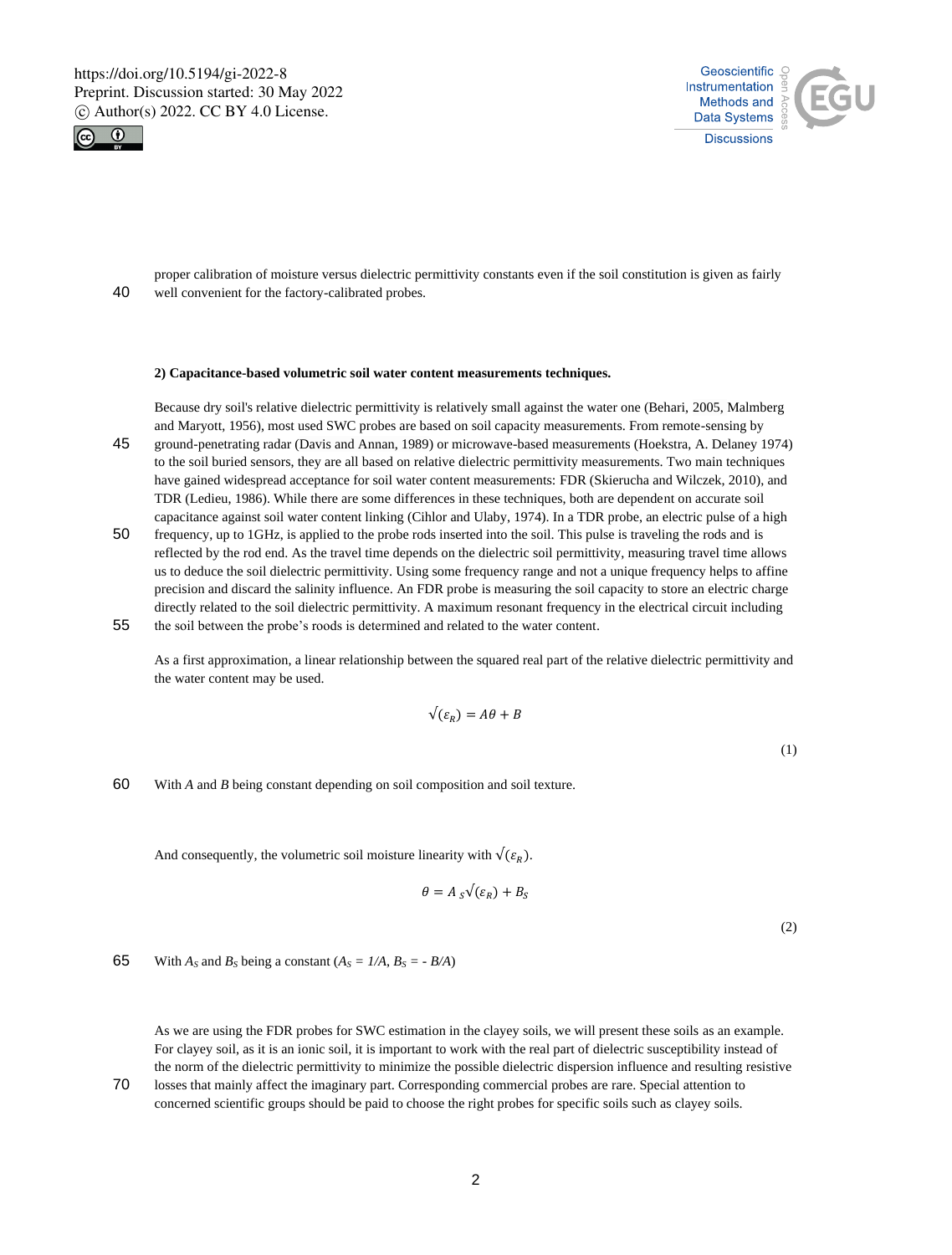



Some commercial SWC sensors are using this relationship (Eq. 2) with factory fixed coefficients that cannot be changed and other SWC sensors can be configured. In both cases, by post-processing correction or by reconfiguring probes coefficients, it is possible to recover a more accurate measurement. Depending on the accuracy of the SWC

75 measurements sought after, it may be necessary to perform a soil-specific calibration not only for a particular plot but even for a particular pit and particular depth for accurate SWC measurements.

## **3) Material and methods.**

## **3.1) SWC measurement sensors and used setup.**

FDR SWC measurement probes (analog output 1-5V, operational frequency at 50 MHz): DC200, Beijing Dingtek 80 Technology Co., Ltd. Room A209, Flounder Business Park, Shunbai Road 12, Chaoyang District, Beijing, 100022, China.

FDR SWC reference probe (digital output SDI-12, operational frequency at 50 MHz): HydraProbe, STEVENS, 12067 NE Gleen Wilding Rd, Suite 106 Portland, Oregon 97220, USA.

Scale: EMS 12K0.1, KERN & SOHN GmbH, Ziegelei 1, D-72336 Balingen-Frommern, Germany.

## 85 Data logger: CR1000, Campbell Scientific, Logan, Utah, USA.

To collect soil samples of about 100mm height with a minimal disturbance of the soil density, we have used a homemade soil sample extruder apparatus (see Fig. 1) based on stainless-steel short tubes (soil sampler) of 70mm internal diameter sharpened at the bottom, forced into the soil using a pneumatic hammer holding a sampler cloche.



90

**Figure 1. Soil sample extruder: A) Carjack and stainless-steel frame, B) Soil Sampler, C) Sampler cloche for pneumatic hammer, D) Carjack handle, E) Exhaust pipe clamp.**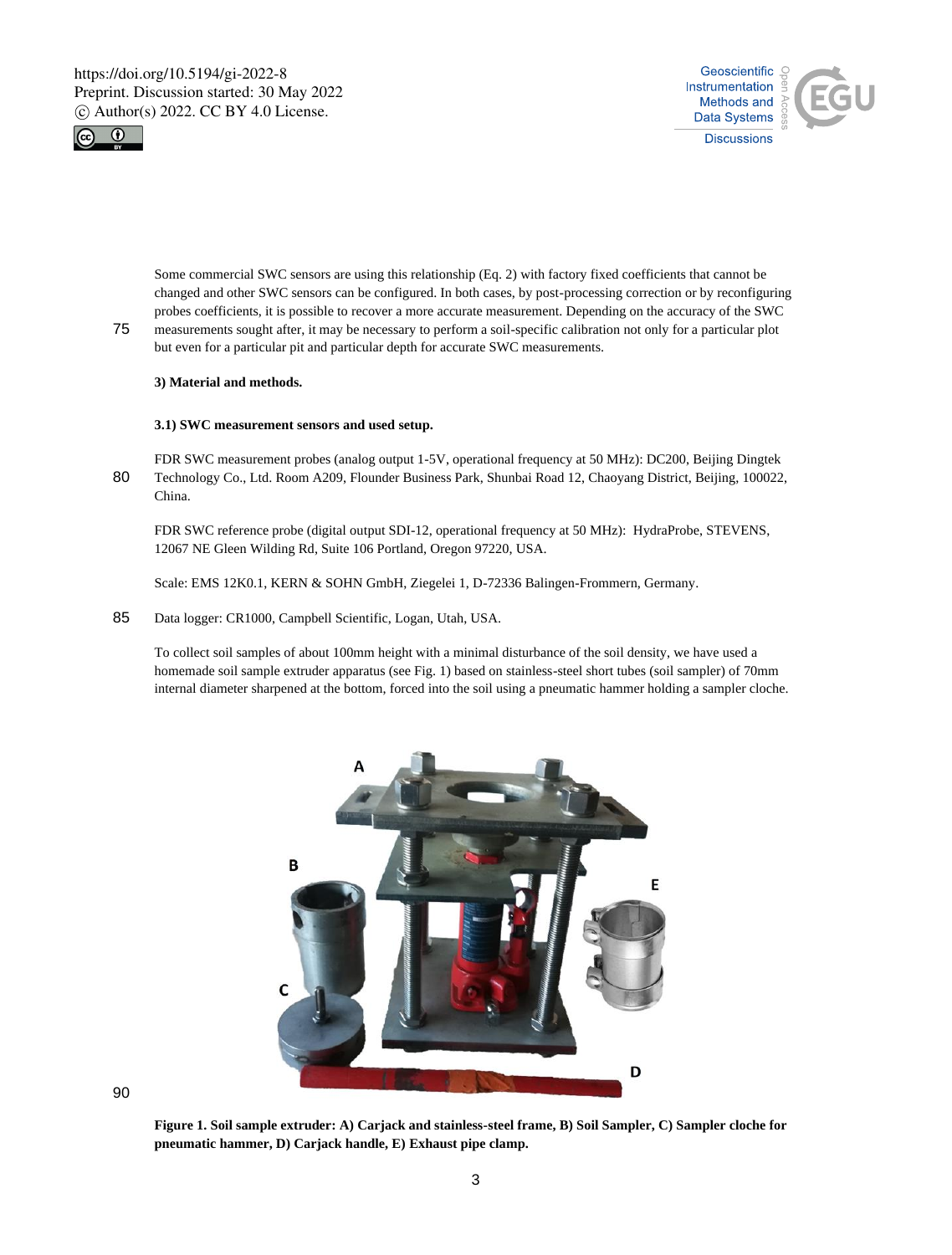





## 95 **Figure 2. FR-Aur and FR-Lam stations and pit emplacements.**

#### **3.2) Soil description and sampling**

We have collected soil samples at a different depths (0-10, 5, 10, 30, 50, and 100cm depth) in several pits on two agricultural ICOS stations (Fig. 2) in a very clayey region of south-west France, FR-Lam (43°29'47.21"N, 1°14'16.36"E, silty-clay: 50.3% clay, mainly Kaolinite, 35.8% silt, 11.2% sand, 2.8% organic matter (Malterre and

- 100 Alabert, 1963) ), and FR-Aur (43°32'58.80"N, 1° 6'22.01"E, sandy-clay: 30.8% of clay, mainly Smectite and Montmorillonite, 48.3% silt, 19.2% sands, 1.6% organic matter. Both plots' soils may be considered as large clay content soils (between 30 and 50 %). However, according to the Steven Hydraprobes' manual, a priori, there is no need to have a specific soil calibration. With a preliminary check, both plots show an important discrepancy between factory calibrated probes' SWC measurements and the real SWC. A meticulous soil calibration on FR-Lam and FR-
- 105 Aur was conducted for all the pits and all the depths. As an illustration for this paper, some FR-Aur results are shown.

The soil sampler was forced horizontally in each pit at the desired depth for all depths except for the soil surface where it was forced vertically. Once the tube is pressed up to its top into the soil and then extracted with the soil sample inside, a hydraulic carjack allows to gently push out from the sampler each soil sample. All samples were

110 withdrawn when the soil was near water-saturated and hermetically sealed in plastic buckets bearing 105°C temperature.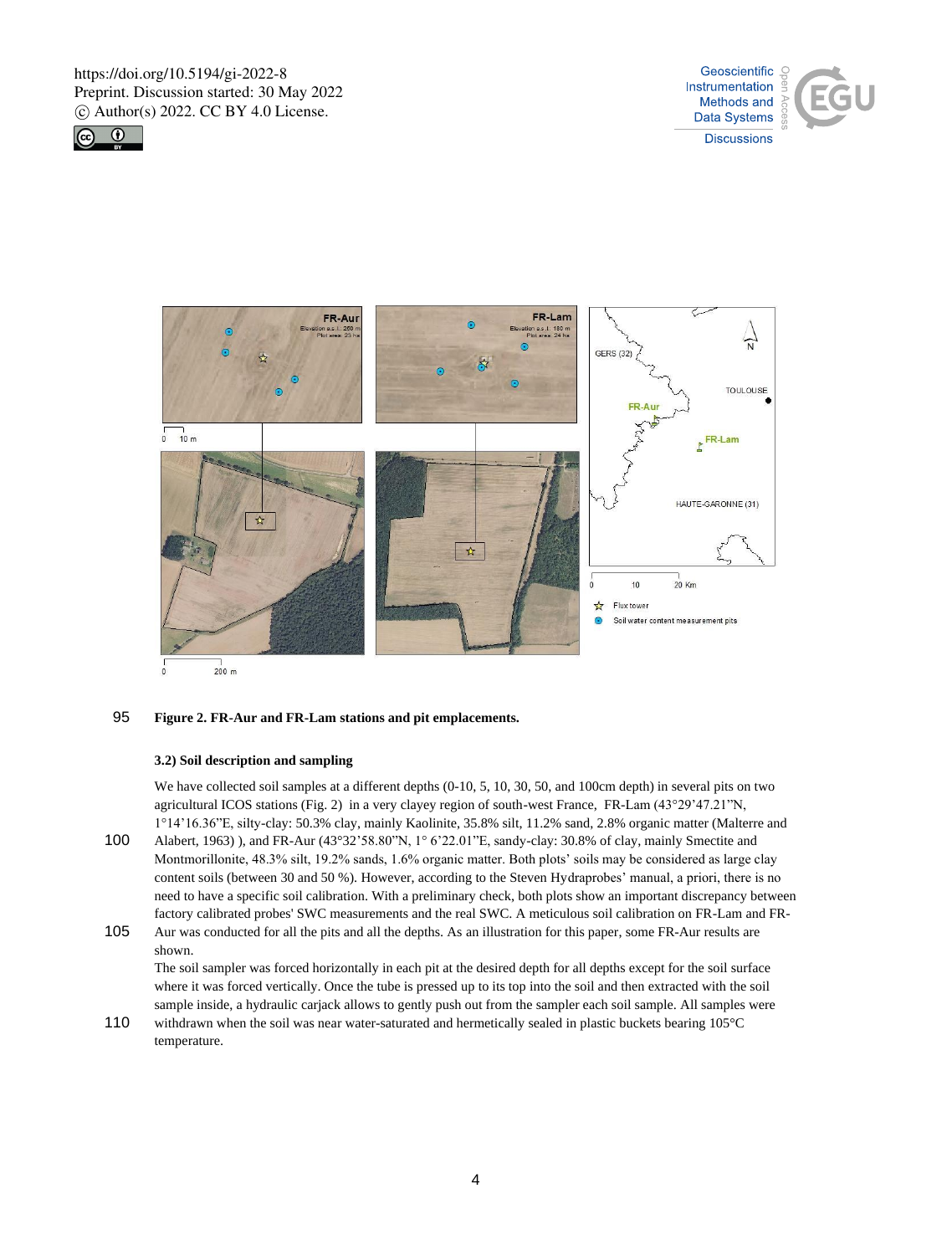









**Figure 3. (a) Analog SWC probes calibration configuration. (b) The square root of relative dielectric permittivity real part provided by digital reference probe versus SWC analogic probe tension.**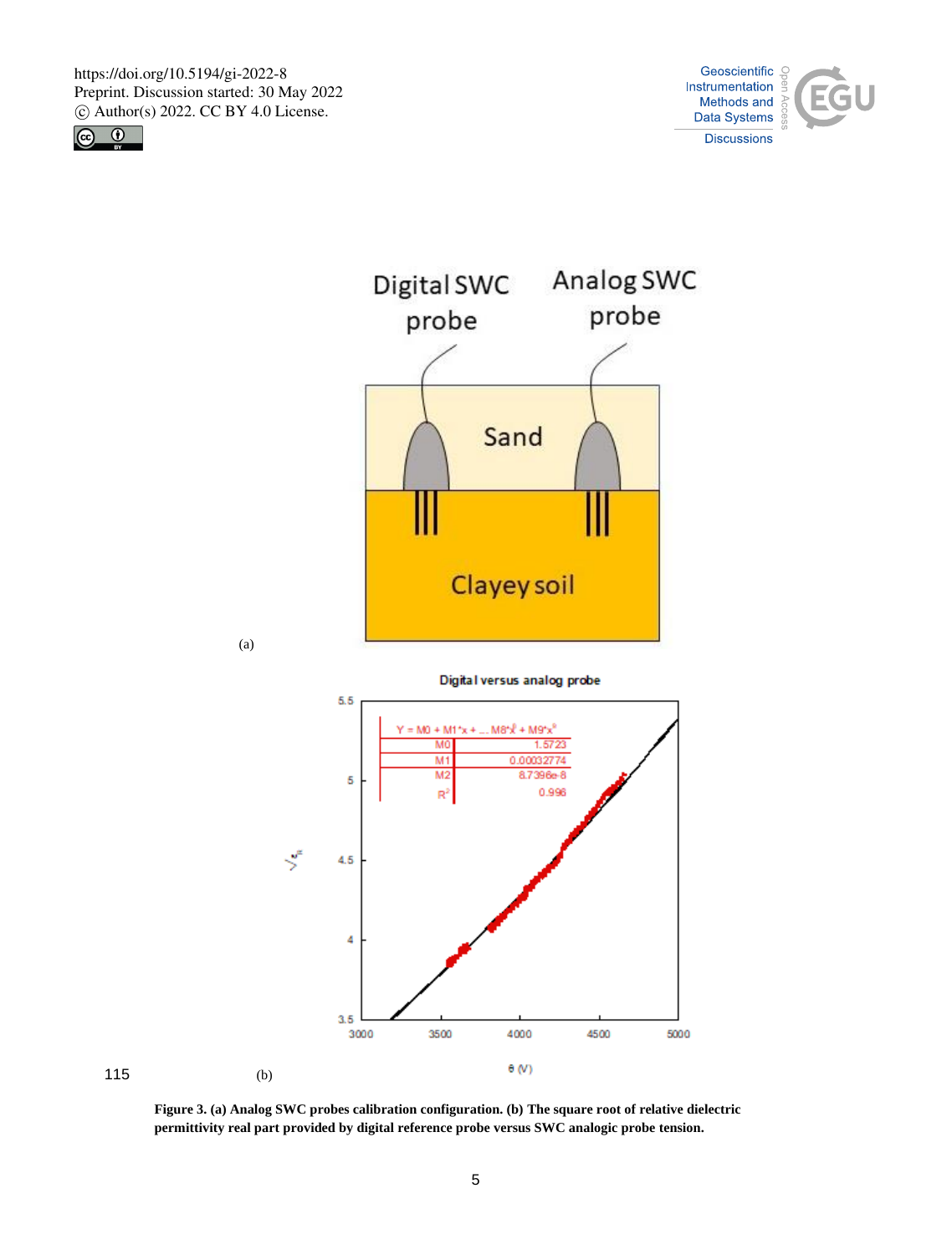



#### **3.3) Soil Calibration**

- First, the analog soil-calibration FDR probes were checked with one reference digital FDR probe. Indeed, only the 120 digital reference probe is providing the real part of the soil's relative dielectric permittivity  $\varepsilon_R$ . The analog soilcalibration FDR probes have an analog output proportional to the internally calculated volumetric SWC value calculated using factory fixed constants. The reason for which we used these analogic probes reside in the fact that, contrarily to the digital FDR probes (Hydraprobe), their cable is detachable from the probe's bodies which is necessary for the clayey soil calibration (see appendix A: Specific clayey soil calibration protocol). This way, we
- 125 know the real part of the soil dielectric constant  $\varepsilon_R$  using the analog soil-calibration FDR probes. Both types of probes were placed in a large bucket with water-saturated clayey soil from the concerned plot, the bodies of the probe were recovered with sand to slow down the evaporation and thermalize the probes (Fig. 3a). It is important to slow down the evaporation to ensure the SWC homogeneity and prevent cracking. Figure 3b is giving the obtained curve: Digital probe indicated squared real part of  $\varepsilon_R$ versus analogic probe indicated θ (in mV), adjusted by a
- 130 second-degree polynomial fit. Obtained coefficients are used for subsequent  $\mathsf{V}(\varepsilon_n)$  deductions from analogic probes volumetric SWC measurements. The real volumetric SWC was deduced from scale-based gravimetric measurements of the soil drying sample by subtracting oven-dried soil sample, bucket, and probe mass. The soil sample volume was also monitored as the clayey soil volume may change (shrinking in so-called vertisol). Soil calibration lasted seven to eight months. We have proceeded by measurement of all samples from a particular pit at the same time,
- 135 which means six samples at once using six analogic SWC robes in parallel. As described in appendix A, each working day we weighed and measured sample dimensions.

#### **4) Results and discussion**

#### **4.1) Vertisol issues**

140

FDR and TDR probes provide volumetric measurements, not gravimetric ones, which is not the most adapted representation for vertisol (Zawilski, 2022). Indeed, vertisols' shrinkage causes at least two problems. The first one is to accurately monitor drying soil sample volume and the second problem is the micro and macro cracks. To monitor the sample soil volume, height measurement may not be enough. Indeed, vertisol shrinkage may be 145 anisotropic (Mishra et al., 2020). However, because of accurate diameter measurement difficulty with the sample

inside a bucket, we have assumed the shrinkage in the studied soil moisture range as isotropic. Our simplification is close to reality since the sample is not diametrically constrained and, except soil sample bottom, air-surrounded. The apparent squared dielectric permittivity versus volumetric soil moisture linearity confirms this point at least before the crack's apparition (Fig. 4). Also, the two different volume determination influences were checked and are 150 limited to about 10% of the calculated volume difference.

The second problem concerns the cracks apparitions. Formally, there is a leak in the soil volumetric water definition. Water volume is well defined by the water mass (water density is 1liter by 1kg of the water) but soil volume is difficult to delimit when the crack forms and deforms the sample shape. Are the cack volume parts of the sample volume? If not, there is a challenge to subtract crack volume from the soil sample volume as it is very difficult to 155 measure it.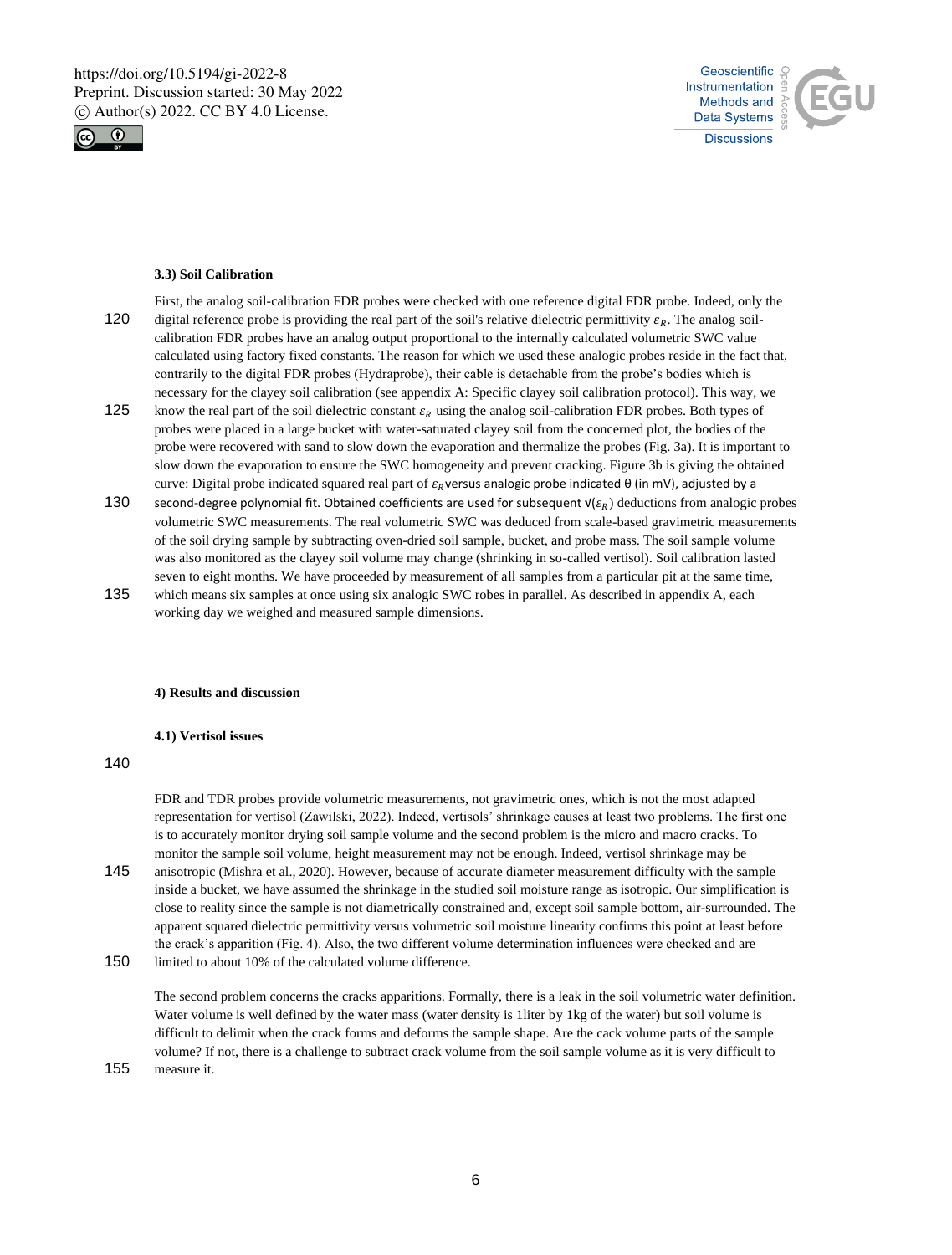





**FR-Aur Pit D** 



## **4.2) Real part of the dielectric relative permittivity versus volumetric soil water content.**

Figure 4, shows the typical behavior of the real dielectric relative permittivity part. When soil samples are 160 progressively drying, the measurement curves are well linear up to the crack formations where the slope changes abruptly becoming sensibly smallest.

For calibration, a simple linear fit does not correctly cover the whole SWC range. For closer modulization, secondorder polynomial fits of squared relative dielectric permittivity real part were used.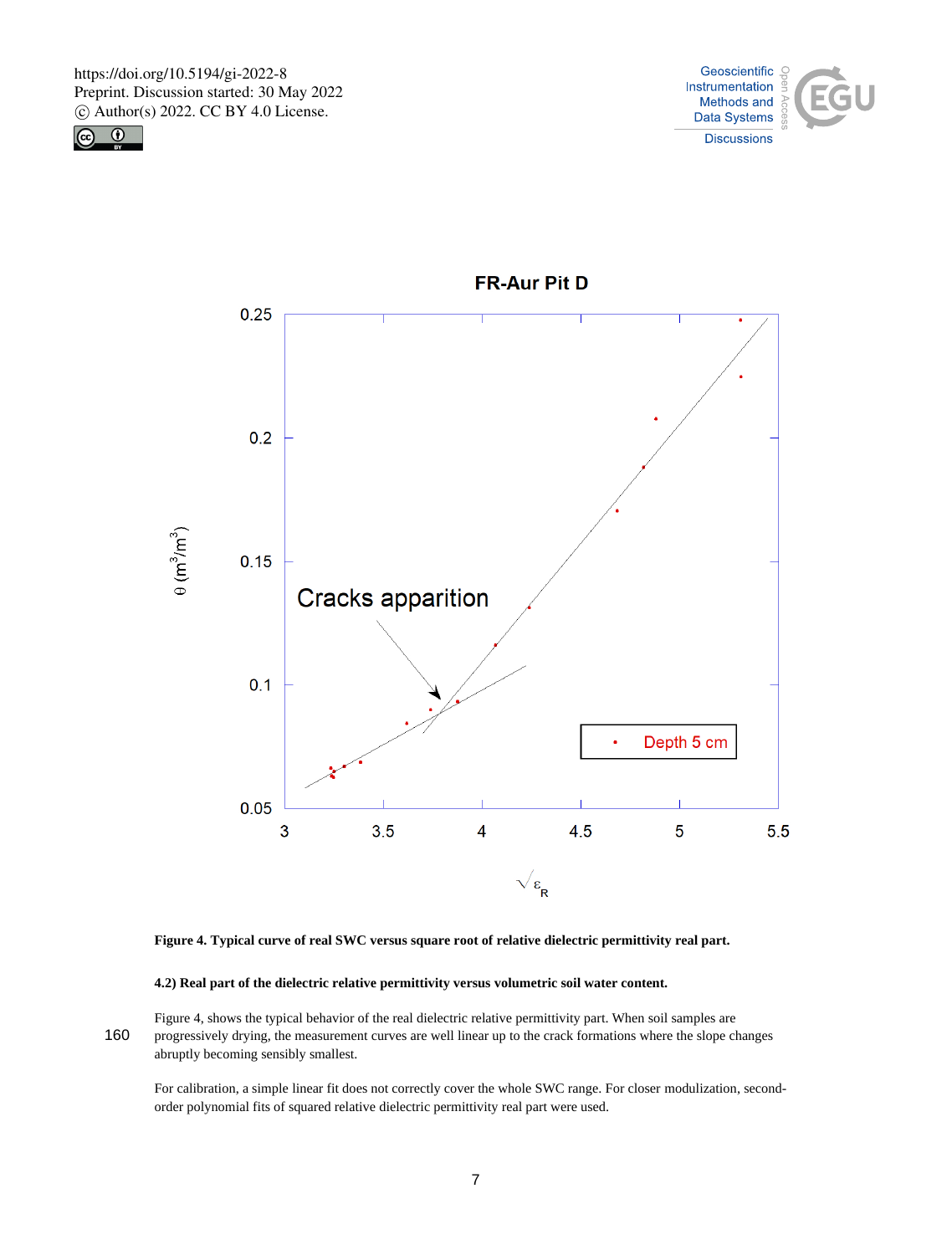



Disparities in the observed coefficients are important between each pit and each depth of the soil sample origins. In 165 general, near the surface (from 0 to 10 cm) the homogeneity of the calculated coefficients is better than in-depth and closer to the factory calibrated FDR probe indications. This fact may be tied to lower soil density and lower clay content at the surface than in-depth.



**FR-Aur Pit A** 

**Figure 5. SWC provided by a digital reference factory calibrated FDR probe versus real SWC for several**  170 **depths inside Pit A.**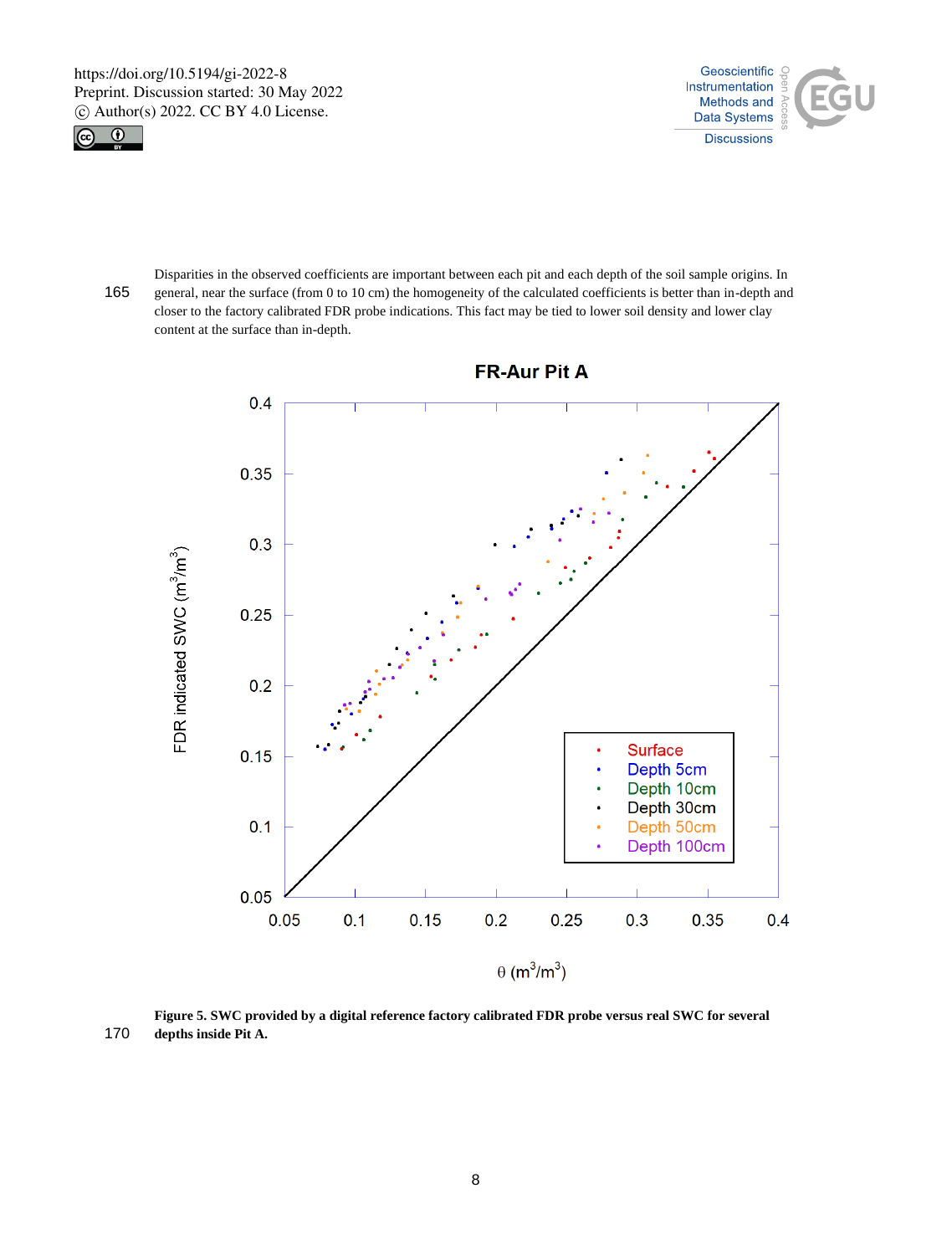





**Figure 6. (a) Relative error of SWC indicated by factory-calibrated digital reference probe based on the real part of the dielectric permittivity measurement versus real SWC inside Pit A at six depths. (b) Relative error**  175 **of SWC indicated by factory-calibrated analog soil-calibration probe based on the modulus of dielectric permittivity measurement versus real SWC inside Pit A at six depths.**

9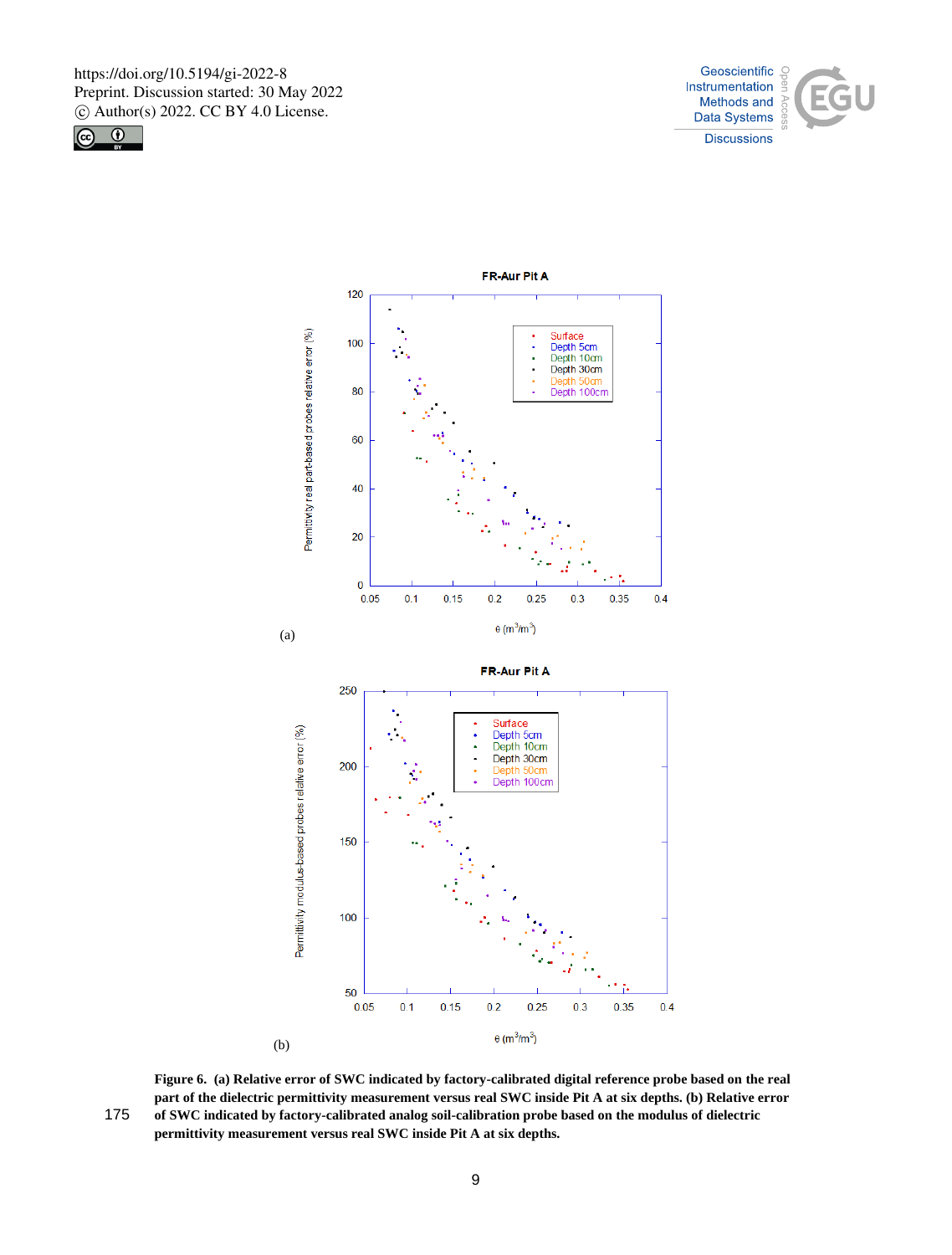



We compared the real SWC and the indirectly measured SWC with the reference digital FDR probes either by using factory calibrated coefficients or by using the specific soil calibrated coefficient. Figure 5 displays FDR factory calibrated SWC measurements based on the real part of the dielectric permittivity versus real SWC for several

- 180 depths inside pit A at FR-Aur station. No one SWC value estimated with the factory-calibrated coefficient accurately represented the real SWC. The remarkable offset in all measurements resulted in an overestimation of soil water content. Figure 6 shows the dynamics of the relative error (see equation 3 for definition) of the SWC estimated with the factory-calibrated FDR probes (Fig 6a for the digital reference probe and Fig 6b for analog soilcalibration probe) versus the real SWC measured at the six depths, from surface to 100cm, in the pit A (see Fig. 2
- 185 for this pit location). The important difference in the relative error for digital and analog SWC probes comes from the fundamental difference between the analog and the digital probes' operational modes. Indeed, the digital probes we use are based on the relative part of the dielectric permittivity while the analog probes we use are based on the modulus part of the dielectric permittivity. As mentioned previously, the ionic soil characteristic affects mainly the imaginary part of the dielectric permittivity which is a component of the modulus of the dielectric permittivity. For
- 190 the digital FDR probes, the relative error decreased with an increasing real SWC from 115 % to 1% with SWC (in  $m^3/m^3$ ) increasing from 7% to 35%. The relative error of the analog soil-calibration FDR probes based on permittivity modulus is much larger than the relative error of the permittivity real part-based probes whatever the SWC is for concerned clayey soil. Moreover, the analog probes' raw measurements are 50% overestimated for nearly saturated soil and up to 245% overestimated for dry soil.

195

The relative error was calculated using Eq. 3:

Relative SWC Error  $=$   $\frac{FDR \text{ measured SWC} - Real \text{ Volume tric SWC}}{Bcal L + b}$ Real Volumetric SWC

(3)

Where the real volumetric SWC measured with the scale is subtracted from the raw FDR measured SWC using the 200 factory settings and scaled by the real volumetric SWC.

In Fig. 6 we can see that errors are important and positive, which means the soil is dryer than the factory-calibrated FDR probes would indicate. The dryer is the soil and the biggest is the relative error. There is a large error disparity depending on the depth. In the best case, it means for the real part of the permittivity-based probes, the maximum error is about 115%, depending on the real soil volumetric water content and depth. It means, for example, that when

205 the FDR probe is indicating a SWC value of 20%, the real SWC is only 10%. Figure 7 displays relative SWC error for a depth of 100cm measured in all four pits (please see Fig. 2 for pit emplacements). We may note that pit A and pit B or pit C and pit D show similar relative error behaviors. However, between these two groups, the relative error gap is about 20% at the depth of 100 cm.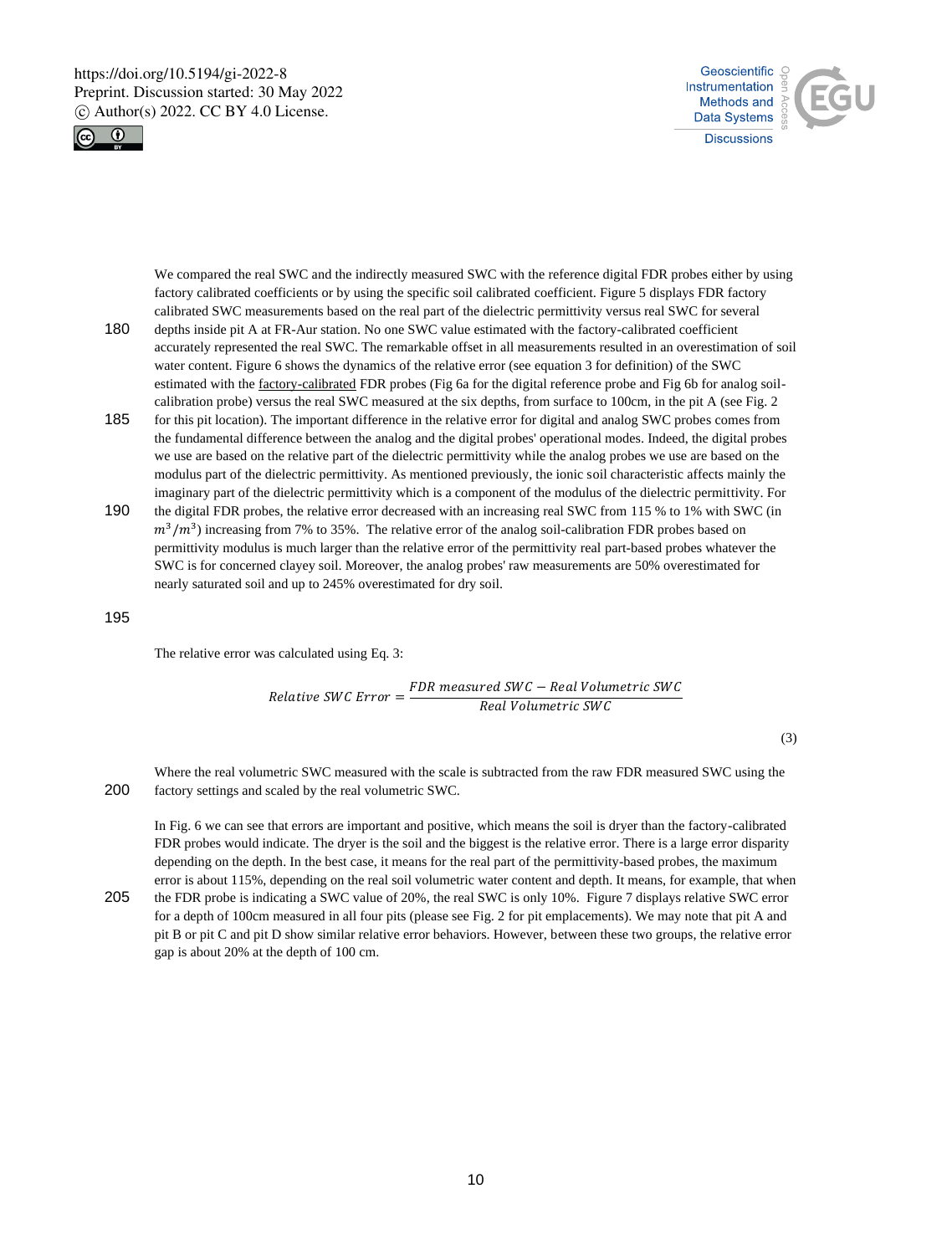





**FR-Aur Depth 100cm** 

210 **Figure 7. Relative error on SWC with factory calibrated digital preference probe versus real SWC for depth of 100cm inside all four pits.**

## **4.3) FDR probe SWC measurements after soil specific calibration**

Once soil calibration is done, new calibration constants can be injected into the relations between SWC and the real part of dielectric permittivity. Figure 8 displays the same curves as Fig. 5 after post-processing corrections with new 215 soil-specific calibration coefficients for the concerned Pit and depth. The corrected measurements are much closer to the real SWC.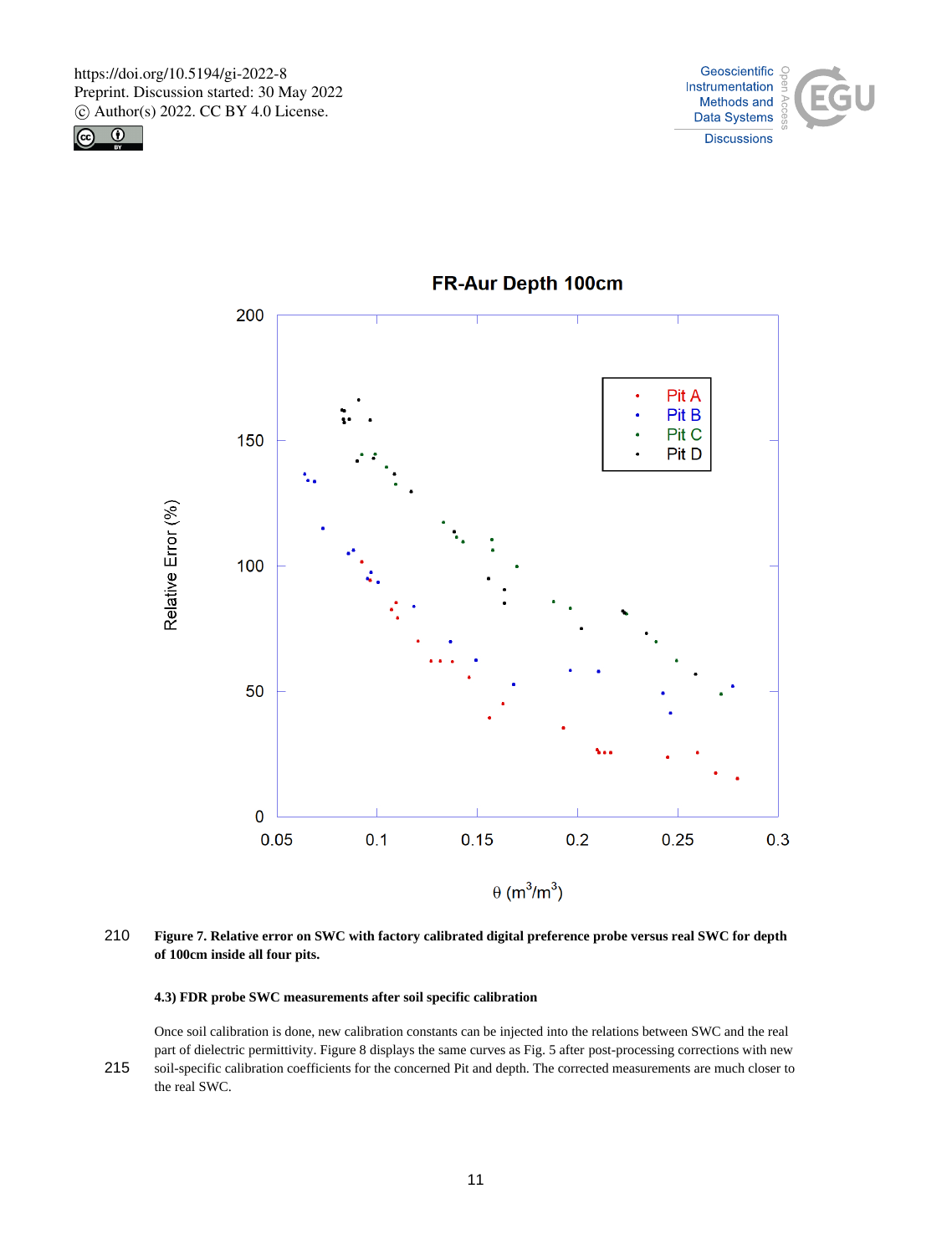





**FR-Aur Pit A** 

**Figure 8. SWC measurements deduced from soil-calibration analog probe measures using soil-specific**  220 **calibration coefficients for the same pit and depths as the Fig. 6.**

#### **5) Conclusion.**

These short studies show clearly that factory calibrated SWC probes, when based on dielectric permittivity measurement (FDR, TDR, Capacitance, radar, or microwave techniques), would not be accurate enough on every soil and A specific soil calibration should be performed even if the soil composition does not predict this necessity 225 according to the probes' manual recommendation. Clayey soils are often concerned and their properties may

significantly change not only according to the geographic position but also according to the concerned depth due to their physicochemical properties and especially the density (Namdar-Khojasteh et al., 2012). Without soil-specific calibration, the drier is the soil and bigger is the relative error up to 160% on our stations for the probes based on the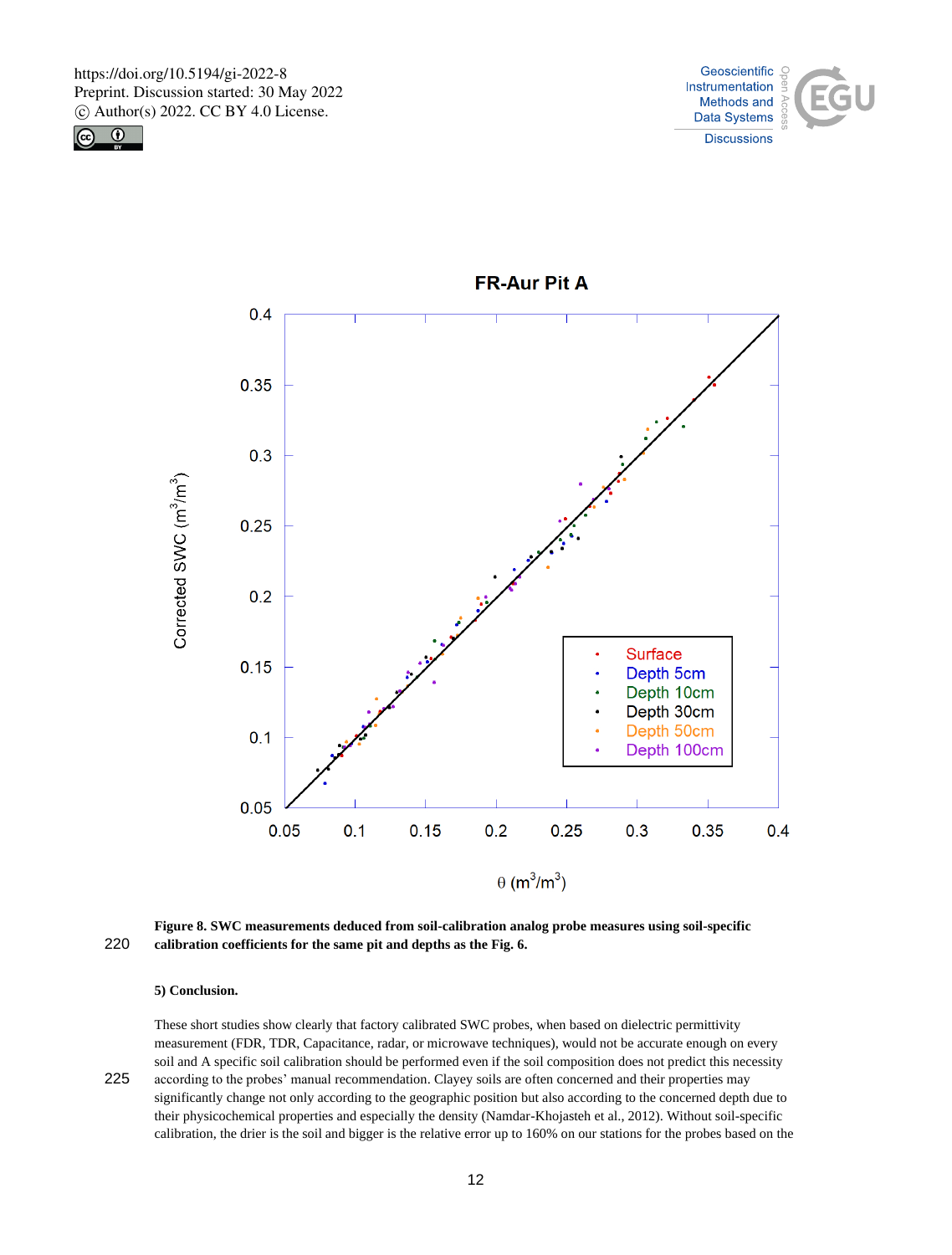



real part of the dielectric permittivity and 245% for the probes based on the modulus of the dielectric permittivity. 230 Once soil-specific calibration is done, FDR probes, and certainly other dielectric permittivity measurement-based probes, are accurate and may serve for SWC measurement. For the precision required by scientific studies, i.e., the need to access precise absolute values of SWC for the estimation of the useful reserve, the study of soil microbial processes, soil water flows, and/or characterization of their spatial variability, we are suggesting to always check if the SWC is accurately measured by commercial probes in the concerned soils. If there is a sensible discrepancy,

235 calibrate the soil. Soil calibration is long and manpower-consuming but may be necessary. The same problem concerns remote measurement techniques which have the advantage to assess SWC without physical contact. However, on some soil, an important error may also occur biasing results and requiring soil-specific calibration for more accuracy.

#### **Appendix A: Specific clayey soil calibration protocol**

## 240 **Used Setup**

- Withdrawn cylindrical soil samples should be large enough for the used soil moisture probes and withdrawn as wet as possible as the calibration process is made during sample drying.

- Data logger, such as Campbell's CR1000, programmed for soil moisture probe monitoring. Wired with labeled cables for each labeled probe.

- 245 Scale with sufficient weighting range capacity and resolution.
	- Buckets big enough for the soil samples, bearing 105°C temperature (Polypropylene buckets are OK).
	- Caliper for soil sample dimensions measurements.

-Stainless steel exhaust pipe clamp of internal diameter and height fitting soil samples external diameter and height.

## **Preliminary measurements.**

## 250

Measuring the weight of each soil moisture probe without its cables: *WP*.

Measuring the weight of the buckets: *W<sub>B</sub>*. Note: It is not necessary but may be used for uncertainty determination.

#### **During each measurement cycle.**

255 Probes are inserted into the soil samples and placed individually inside a bucket.

Note: during probe insertion into the soil sample, it can be placed in an exhaust pipe clamp of fitted dimensions to prevent sample altering.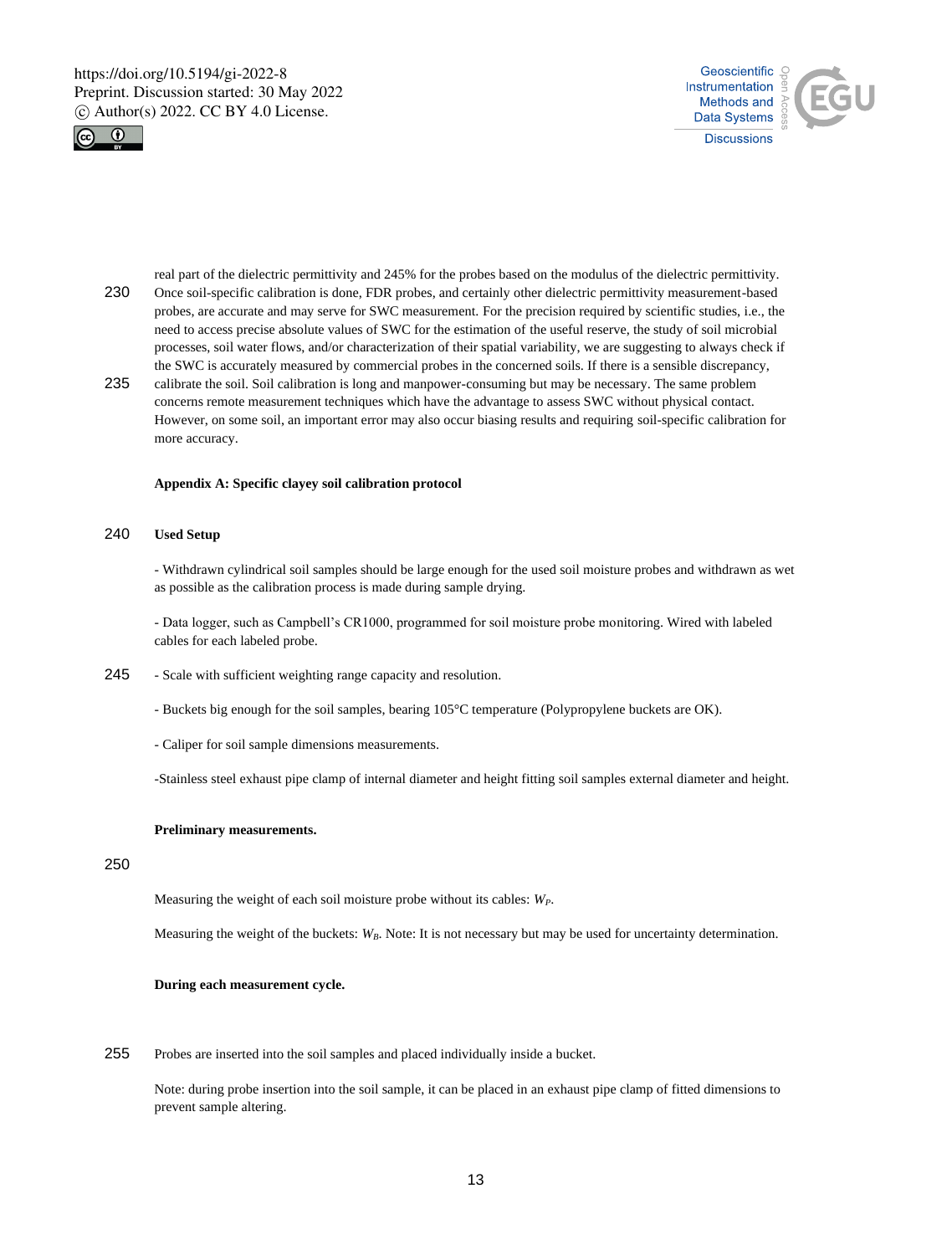



Three points are marked on each soil sample around its circumference every 120° (this will be necessary to determine the sample dimensions during the measurement cycle by averaging).

260 Probes connected with their cables to a logger are surrounded by tissue paper to slow down the evaporation from the soil samples.

#### **Routine measurement.**

Every day:

- dielectric permittivity  $(\varepsilon_r)$  values (or directly the square root of) measured by the logger for each probe is 265 noted.

> Paper surrounding the probes disposed of and their cable disconnected, each sample is weighted (including bucked and inserted probe) *WSBP*.

- The height of three points around the circumference of each soil sample is measured with the caliper *HS1,*  $H_{S2}$  and  $H_{S3}$  and the sample diameter  $D_S$  (if possible) in dekameters (dm).

- 270 It is welcome to take a clear picture of the samples to track any crack apparition.
	- Pater is applied back around each connected back probe.

#### **Once the soil samples are considered dried:**

- When the measurement cycle is considered finished It may be necessary to wet the soil sample again to withdraw the moisture probes.
- 275 Each sample into its bucket but without the SWC probe is dried in an oven at  $105^{\circ}$ C for two days.
	- After two days, each completely dried soil sample, including the buckets, is weighted: *WSB*.

#### **Data processing**

Using all acquired data, from each daily soil sample weighting including bucket and inserted SWC probe, 280 subtracting the weight of completely dried soil sample (including bucket) and the probe weight, the soil water content weight in kg is obtained:

 $W_W=W_{SBP}-W_{SB}-W_P$ .

(A1)

Note: We can take the water density constant and equal to 1 kg/liter. With this density the water volume  $V_W$  (in 285 liters), present in the soil samples during the measurements, is numerically equal to the water mass:

*VW=W<sup>W</sup>*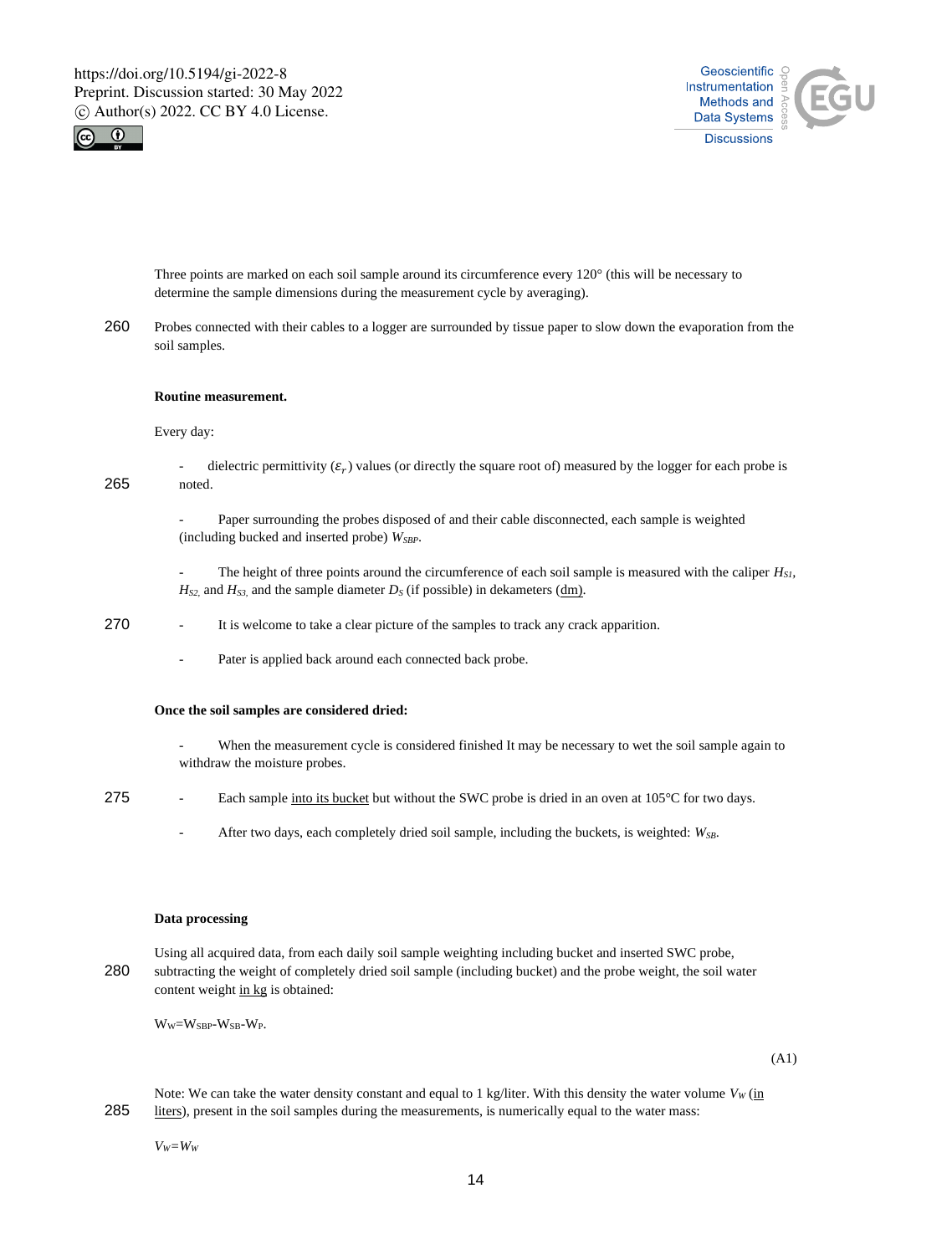



With the samples height (and diameter if available) measurements, the soil samples volume is calculated: in liters:

 $\Theta = V_W/V_S$ 

290 Note: if the sample diameter is not measured during the measurement campaign, for example, due to the bucket presence and inaccessibility of the sample, as an approximation, we can suppose that this diameter will change in the same way as the height (isotropic shrinkage).

$$
V_S = \frac{(H_{S1} + H_{S2} + H_{S3})}{3} \pi \left(\frac{D_S}{2}\right)^2
$$

(A3)

(A2)

295 With previously determining water volume, the samples' volumetric soil water content (SWC or  $\theta$ ) in m<sup>3</sup>/m<sup>3</sup> (or in liters/liters which is the same) can be calculated:

 $\Theta = A_S \sqrt{\epsilon_R} + B_S$  *or, in the case of second-order polynomial fit:*  $\Theta = C_S(\epsilon_R) + A_S \sqrt{\epsilon_R} + B_S$ 

(A4)

A graph: SWC versus square root along with a linear regression (or second-degree polynomial regression) provides 300 the calibration constants *A<sup>S</sup>* and *B<sup>S</sup>* (and *CS).*

#### **Author contributions**

This study was conceptualized by BZ, who carried out a preliminary investigation showing the benefits of soilspecific calibration, developed the soil calibration methodology protocol, designed and built the soil sample extruder apparatus, participated in the: soil samples extraction, measurements, and formal analysis, and wrote the first draft. 305 FG was involved in the soil sample extraction. NC was involved in the measurements. AB reviewed the draft and participated in the measurements. TT was involved in the soil sample collection, the measurement, the formal

#### **Code and data availability.**

The data and source code used for these studies can be obtained by contacting the author.

## 310 **Competing interests.**

The author declares that he has no conflict of interest.

analysis, and the writing and reviewing of the original manuscript.

#### **Financial support.**

This project was funded by the Institut National des Sciences de l'Univers (INSU) through the ICOS ERIC and the OSR SW observatory. Facilities and staff are funded and supported by the Observatory Midi-Pyrenean, the

315 University Paul Sabatier of Toulouse 3, CNRS (Centre National de la Recherche Scientifique), CNES (Centre National d'Etude Spatial), INRAE (Institut National de Recherche pour l'Agronomique et Environnement) and IRD (Institut de Recherche pour le Développement).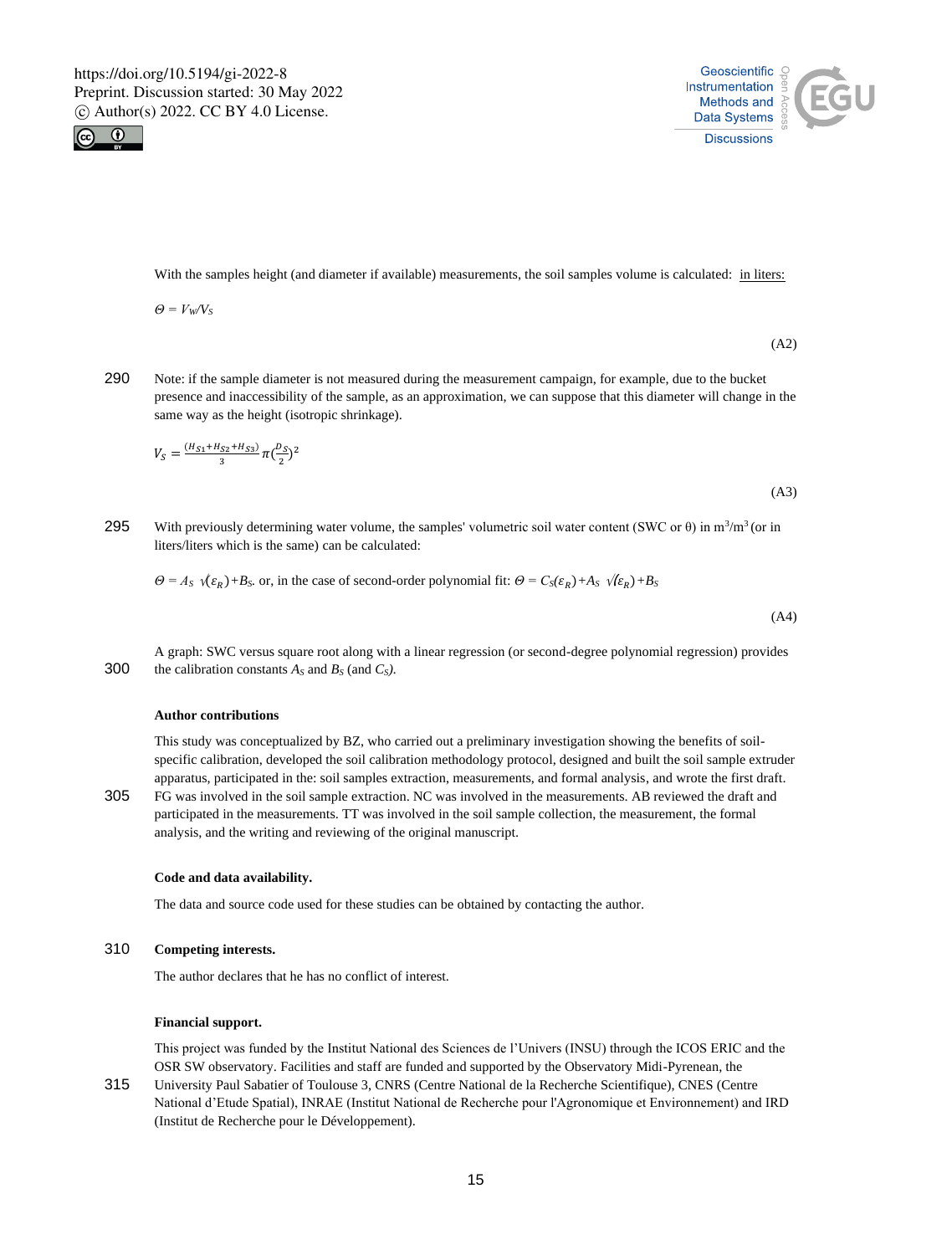



320 **References:**

Behari, J.: Dielectric Constant of Soil. In: Microwave Dielectric Behavior of Wet Soils. Remote Sensing and Digital Image Processing, 8 Springer, Dordrecht, doi:10.1007/1-4020-3288-9\_5, 2005.

Bittelli, M.: Measuring Soil Water Content: A Review, HortTechnology 21-3, 8, 325 doi:10.21273/HORTTECH.21.3.293, 2011.

Campbell, J. E., Dielectric Properties and Influence of Conductivity in Soils at One-to-Fifty-Megahertz, Soil Science Society of America Journal Division S-1-Soil Physic, 54-2, 332-341, doi:10.2136/sssaj1990.03615995005400020006x, 1990.

Cihlor, J., Ulaby, F. T.: NASA-CR-141868 DlELECTRC PROPERTIES OF SOILS AS A FUNCTION OF 330 MOISTURE CONTENT, REMOTE SENSING LABORATORY (RSL) Technical Report, 177-4, https://ntrs.nasa.gov/api/citations/19750018483/downloads/19750018483.pdf, 1974.

Davis, J. L. and Annan, A. P.: Ground-penetrating radar for high-resolution mapping of soil and rock stratigraphy. Geophys. Prospect., 37-5, 531–552, doi:10.1111/j.1365-2478.1989.tb02221.x, 1989.

335 Grimnes, S. and Martinsen, Ø. G.: Bioimpedance and Bioelectricity Basics (Third Edition), Editor(s): Sverre Grimnes, Ørjan G Martinsen, Academic Press, doi:10.1016/B978-0-12-411470-8.00011-8, 2015.

Hoekstra, P., Delaney, A.: Dielectric properties of soils at UHF and microwave frequencies, Journal of Geophysical Research 10, 1896-1977, doi/10.1029/JB079i011p01699, 1974.

340 Ledieu, J., De Ridder, P., De Clerck, P., Dautrebande, S.: A method of measuring soil moisture by time-domain reflectometry, Journal of Hydrology, Volume 88, Issues 3–4, pp. 319-328, doi:10.1016/0022-1694(86)90097-1, 1986.

Malterre, H. and Alabert, M. : Nouvelles observations au sujet d'un mode rationnel de classement des textures des sols et des roches meubles - pratique de l'interprétation des analyses physiques, Bulletin de l'AFES 2, 76-84, 1963.

345 Malmberg, C. G. and Maryott, A. A.: Dielectric Constant of Water from 0° to 100° C, Journal of Research of the National Bureau of Standards January,56-1, Research Paper 2641, https://nvlpubs.nist.gov/nistpubs/jres/56/jresv56n1p1\_a1b.pdf, 1956.

Mishra P. N., Zhang, Y., Bhuyan, M. H., and Scheuermann, A.: Anisotropy in volume change behaviour of soils during shrinkage, Acta Geotechnica, 15, 3399-3414, doi:10.1007/s11440-020-01015-6, 2020.

350 Namdar-Khojasteh, D., Shorafa, M., and Omid, M.: Evaluation of dielectric constant by clay mineral and soil physico-chemical properties, African Journal of Agricultural Research, 7-2, 170-176, doi:10.5897/AJAR10.346, 2012.